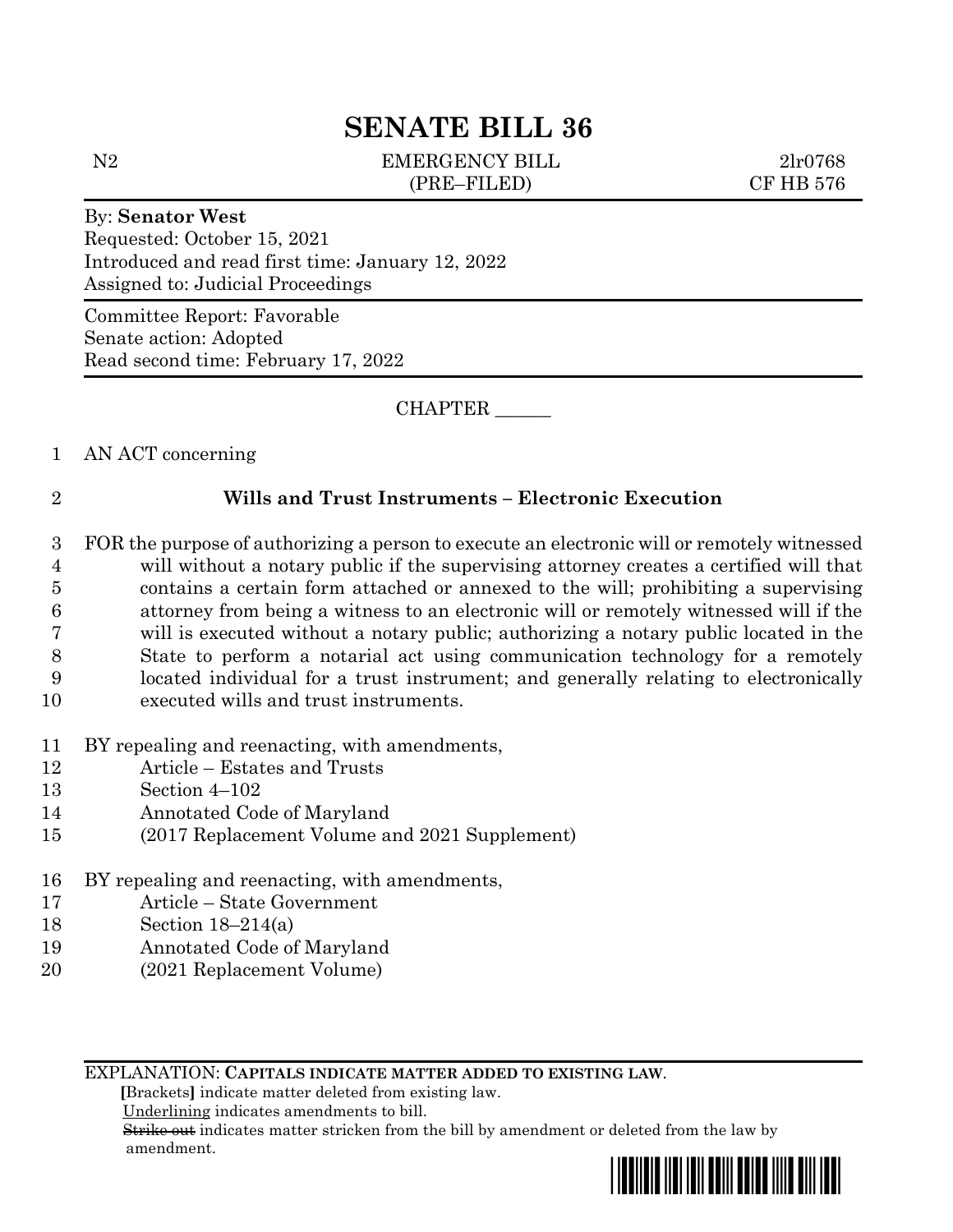|                                | $\overline{2}$<br><b>SENATE BILL 36</b>                                                                                                                                                                                                                                                                                                                                              |
|--------------------------------|--------------------------------------------------------------------------------------------------------------------------------------------------------------------------------------------------------------------------------------------------------------------------------------------------------------------------------------------------------------------------------------|
| $\mathbf{1}$<br>$\overline{2}$ | SECTION 1. BE IT ENACTED BY THE GENERAL ASSEMBLY OF MARYLAND,<br>That the Laws of Maryland read as follows:                                                                                                                                                                                                                                                                          |
| $\boldsymbol{3}$               | <b>Article - Estates and Trusts</b>                                                                                                                                                                                                                                                                                                                                                  |
| 4                              | $4 - 102.$                                                                                                                                                                                                                                                                                                                                                                           |
| $\overline{5}$<br>6            | Any person may make a will if the person is 18 years of age or older, and<br>(a)<br>legally competent to make a will.                                                                                                                                                                                                                                                                |
| 7<br>8                         | Except as provided in $\S$ 4-103 and 4-104 of this subtitle and subsection (f) of<br>(b)<br>this section, every will shall be:                                                                                                                                                                                                                                                       |
| 9                              | (1)<br>In writing;                                                                                                                                                                                                                                                                                                                                                                   |
| 10<br>11                       | Signed by the testator, or by some other person for the testator, in the<br>(2)<br>testator's physical presence and by the testator's express direction; and                                                                                                                                                                                                                         |
| 12                             | (3)<br>Attested and signed by two or more credible witnesses in:                                                                                                                                                                                                                                                                                                                     |
| 13                             | (i)<br>The physical presence of the testator; or                                                                                                                                                                                                                                                                                                                                     |
| 14<br>15<br>16                 | The electronic presence of the testator, provided that an<br>(ii)<br>electronic will or remotely witnessed will satisfies the requirements under subsection (c) or<br>(d) of this section.                                                                                                                                                                                           |
| 17<br>18                       | An electronic will or remotely witnessed will executed under this subsection<br>$\left( \mathrm{c}\right)$<br>shall satisfy the following requirements:                                                                                                                                                                                                                              |
| 19<br>20<br>21<br>22<br>23     | At the time the testator and witnesses sign the will, the testator and all<br>(1)<br>witnesses shall be in the physical presence or electronic presence of one another and a<br>supervising attorney, who may be one of the witnesses UNLESS THE WILL IS SIGNED,<br>ACKNOWLEDGED, AND SWORN TO BEFORE THE SUPERVISING ATTORNEY AS<br>DESCRIBED IN ITEM (5)(III)2 OF THIS SUBSECTION; |
| 24<br>$25\,$                   | At the time the testator signs the will, the testator shall be a resident<br>(2)<br>of, or physically located in, the State;                                                                                                                                                                                                                                                         |
| 26<br>$27\,$<br>28<br>29       | Each witness who is in the electronic presence of the testator when the<br>(3)<br>witness attests and signs the will, or provides an electronic signature on the will, shall be<br>a resident of the United States and be physically located in the United States at the time<br>the witness attests and signs the will;                                                             |
| 30<br>$31\,$                   | The testator and witnesses shall sign the same will or any counterpart<br>(4)<br>thereof; and                                                                                                                                                                                                                                                                                        |
| $32\,$                         | The supervising attorney shall create a certified will that shall include:<br>(5)                                                                                                                                                                                                                                                                                                    |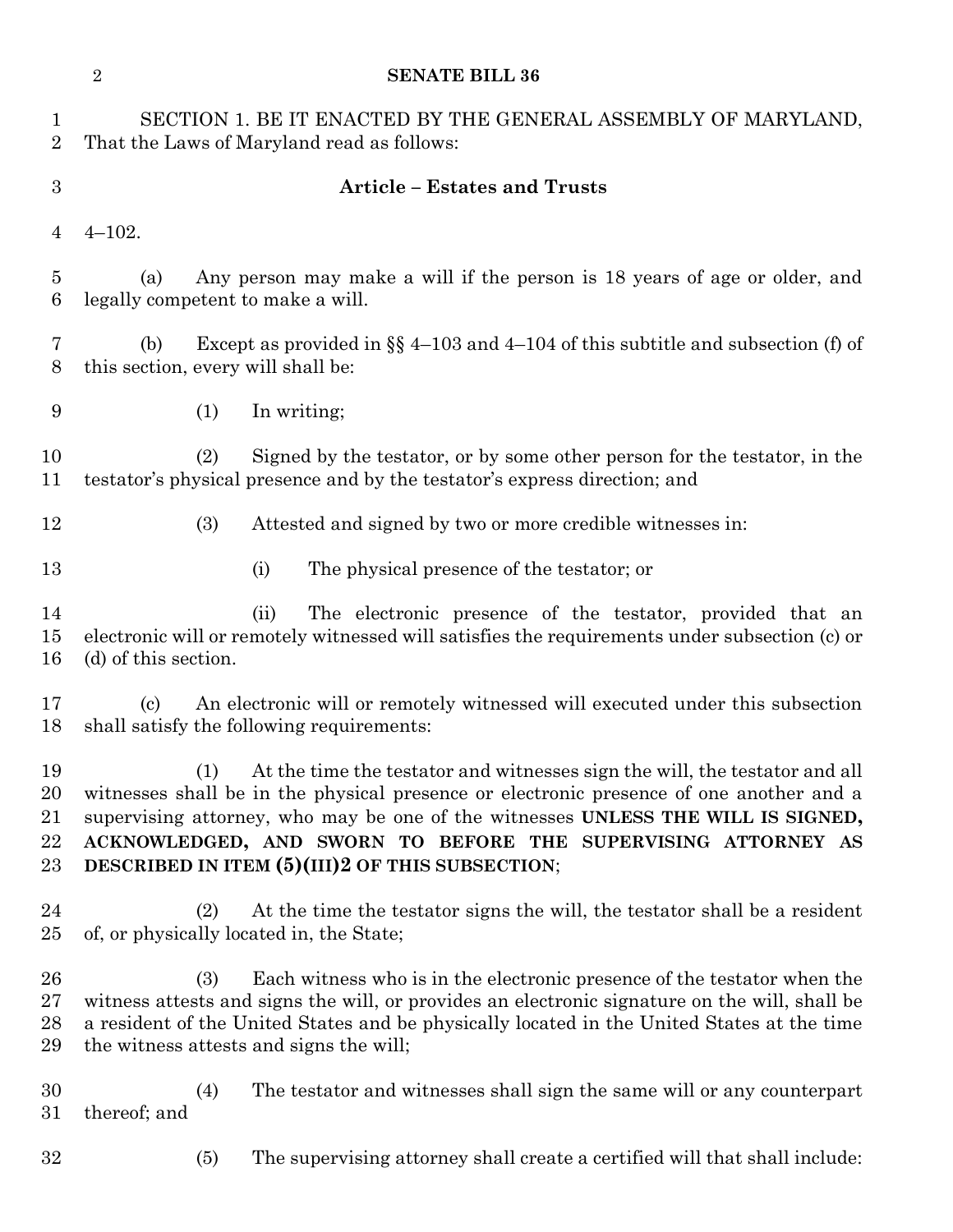#### **SENATE BILL 36** 3

 (i) A true, complete, and accurate paper version of all pages of the will including the original signatures or electronic signatures of the testator and all witnesses; (ii) A signed original paper certification by the supervising attorney stating the date that the supervising attorney observed the testator and witnesses sign the will and that the supervising attorney took reasonable steps to verify: 1. That the certified will includes a true, complete, and accurate paper version of all pages of the will; 2. That the signatures contained in the certified will are the original signatures of each party signing the same paper will, or any counterpart thereof, and electronic signatures of each party signing the same electronic will, or any counterpart thereof; 3. That the testator and each of the witnesses signed the same will or any counterpart thereof; 4. The identity of each witness and that each witness who was not in the physical presence of the testator when the witness attested and signed the will, or provided an electronic signature on the will, was a resident of the United States and physically located in the United States at the time that the witness attested and signed the will; and 20 5. The identity of the testator and that the testator was a resident of, or was physically located in, the State at the time that the testator signed the will; and (iii) An acknowledgement of the testator and the affidavits of the attesting witnesses before **[**a**]: 1. A** notary public, under seal, attached or annexed to the will, in substantially the following form and content: The State of Maryland. 28 County of \_ Before me, the undersigned **[**authority/attorney**] NOTARY PUBLIC**, on this day personally appeared \_\_\_\_\_\_\_\_\_\_\_\_, **\_\_\_\_\_\_\_\_\_\_\_\_,** and \_\_\_\_\_\_\_\_\_\_\_\_, known to me to be the testator and the witnesses, respectively, whose names are signed to the attached or foregoing 32 instrument and, all of these persons being by me duly sworn, the testator,

 declared to me and to the witnesses in my physical or electronic presence that the said instrument is the testator's will, that the testator is of sound mind, and that the testator had willingly signed or willingly directed another to sign the will under no constraint or

undue influence, and executed it in the physical or **[**remote**] ELECTRONIC** presence of the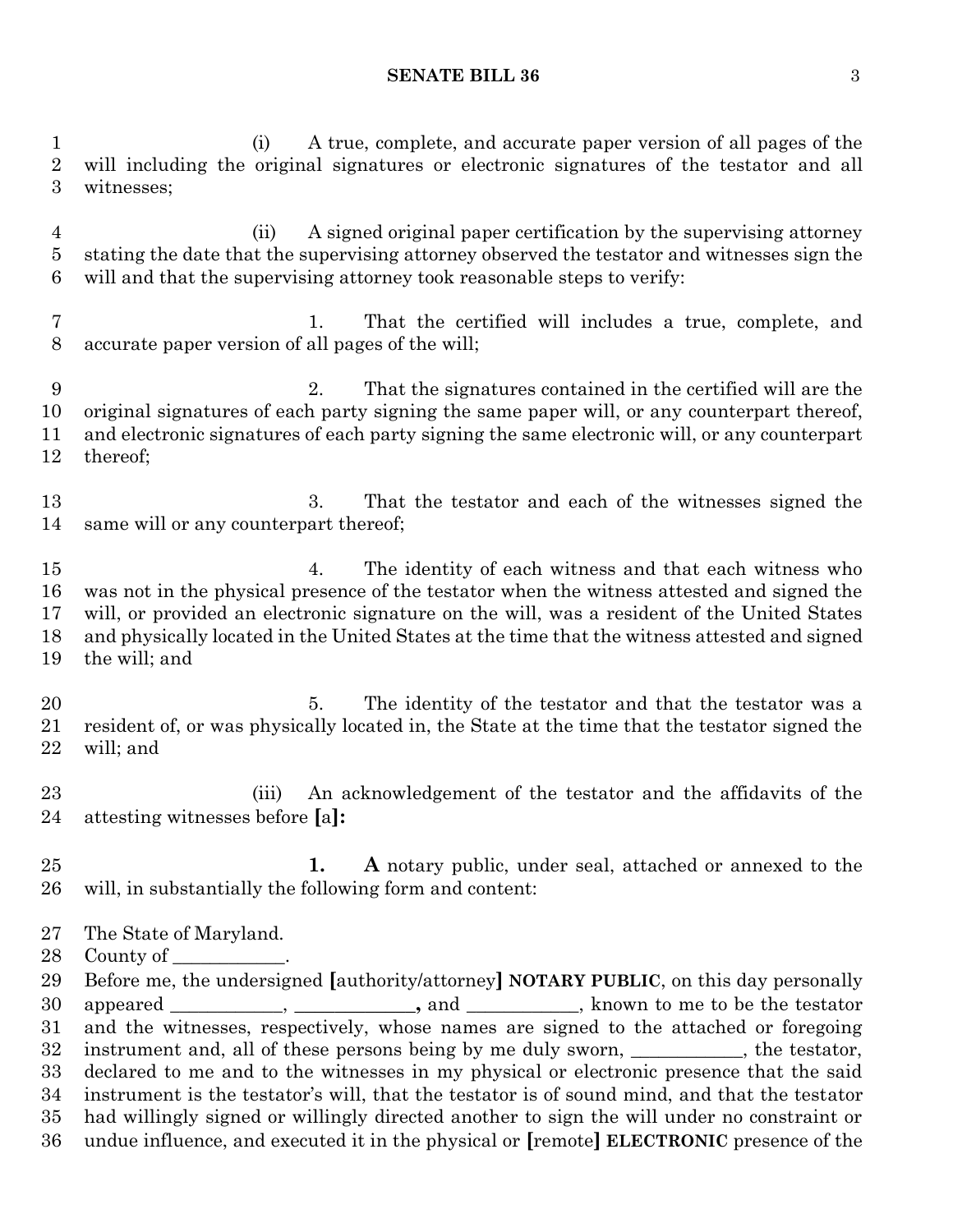# **SENATE BILL 36**

| 1               | witnesses as a free and voluntary act for the purposes therein expressed, and that the                                                                                |
|-----------------|-----------------------------------------------------------------------------------------------------------------------------------------------------------------------|
| $\overline{2}$  | witnesses, in the physical or electronic presence and at the request of the testator, signed                                                                          |
| 3               | the will as witnesses, and that to the best of the witnesses' knowledge the testator was at                                                                           |
| $\overline{4}$  | least 18 years old, of sound mind, and under no constraint or undue influence.                                                                                        |
| $5\overline{)}$ | Testator                                                                                                                                                              |
| $\,6\,$         | Witness                                                                                                                                                               |
| $\overline{7}$  | Witness                                                                                                                                                               |
| 8<br>9          | Subscribed, sworn and acknowledged before me by ________, the testator, and<br>subscribed and sworn to before me by ____________ and _________, witnesses, this _____ |
| 10              |                                                                                                                                                                       |
| 11              |                                                                                                                                                                       |
|                 |                                                                                                                                                                       |
| 12              | THE SUPERVISING ATTORNEY, ATTACHED<br>2.<br>OR                                                                                                                        |
| 13              | ANNEXED TO THE WILL, IN SUBSTANTIALLY THE FOLLOWING FORM AND CONTENT:                                                                                                 |
| 14              | BEFORE ME, THE UNDERSIGNED SUPERVISING ATTORNEY, ON THIS DAY                                                                                                          |
| 15              | PERSONALLY APPEARED ___________, ___________, AND ___________, KNOWN TO                                                                                               |
| 16              | ME TO BE THE TESTATOR AND THE WITNESSES, RESPECTIVELY, WHOSE NAMES ARE                                                                                                |
| 17              | SIGNED TO THE ATTACHED OR FOREGOING INSTRUMENT, AND THE TESTATOR                                                                                                      |
| 18              | DECLARED TO ME AND TO THE WITNESSES IN MY PHYSICAL OR ELECTRONIC                                                                                                      |
| 19              | PRESENCE THAT THE SAID INSTRUMENT IS THE TESTATOR'S WILL, THAT THE                                                                                                    |
| 20              | TESTATOR IS OF SOUND MIND, AND THAT THE TESTATOR HAD WILLINGLY SIGNED OR                                                                                              |
| 21              | WILLINGLY DIRECTED ANOTHER TO SIGN THE WILL UNDER NO CONSTRAINT OR                                                                                                    |
| $\bf{22}$       | UNDUE INFLUENCE, AND EXECUTED IT IN THE PHYSICAL OR ELECTRONIC PRESENCE                                                                                               |
| 23              | OF THE WITNESSES AS A FREE AND VOLUNTARY ACT FOR THE PURPOSES THEREIN                                                                                                 |
| 24              | EXPRESSED, AND THAT THE WITNESSES, IN THE PHYSICAL OR ELECTRONIC                                                                                                      |
| $25\,$          | PRESENCE AND AT THE REQUEST OF THE TESTATOR, SIGNED THE WILL AS                                                                                                       |
| 26              | WITNESSES, AND THAT TO THE BEST OF THE WITNESSES' KNOWLEDGE THE                                                                                                       |
| $27\,$          | TESTATOR WAS AT LEAST 18 YEARS OLD, OF SOUND MIND, AND UNDER NO                                                                                                       |
| 28              | CONSTRAINT OR UNDUE INFLUENCE.                                                                                                                                        |
|                 |                                                                                                                                                                       |
| 29              | <b>TESTATOR</b>                                                                                                                                                       |
| 30              | <b>WITNESS</b>                                                                                                                                                        |
| 31              | <b>WITNESS</b>                                                                                                                                                        |
|                 |                                                                                                                                                                       |

|    | 32 SUBSCRIBED, SWORN AND ACKNOWLEDGED BEFORE ME BY    | THE  |
|----|-------------------------------------------------------|------|
|    | 33 TESTATOR, AND SUBSCRIBED AND SWORN TO BEFORE ME BY | AND. |
| 34 | , WITNESSES, THIS<br>DAY OF                           |      |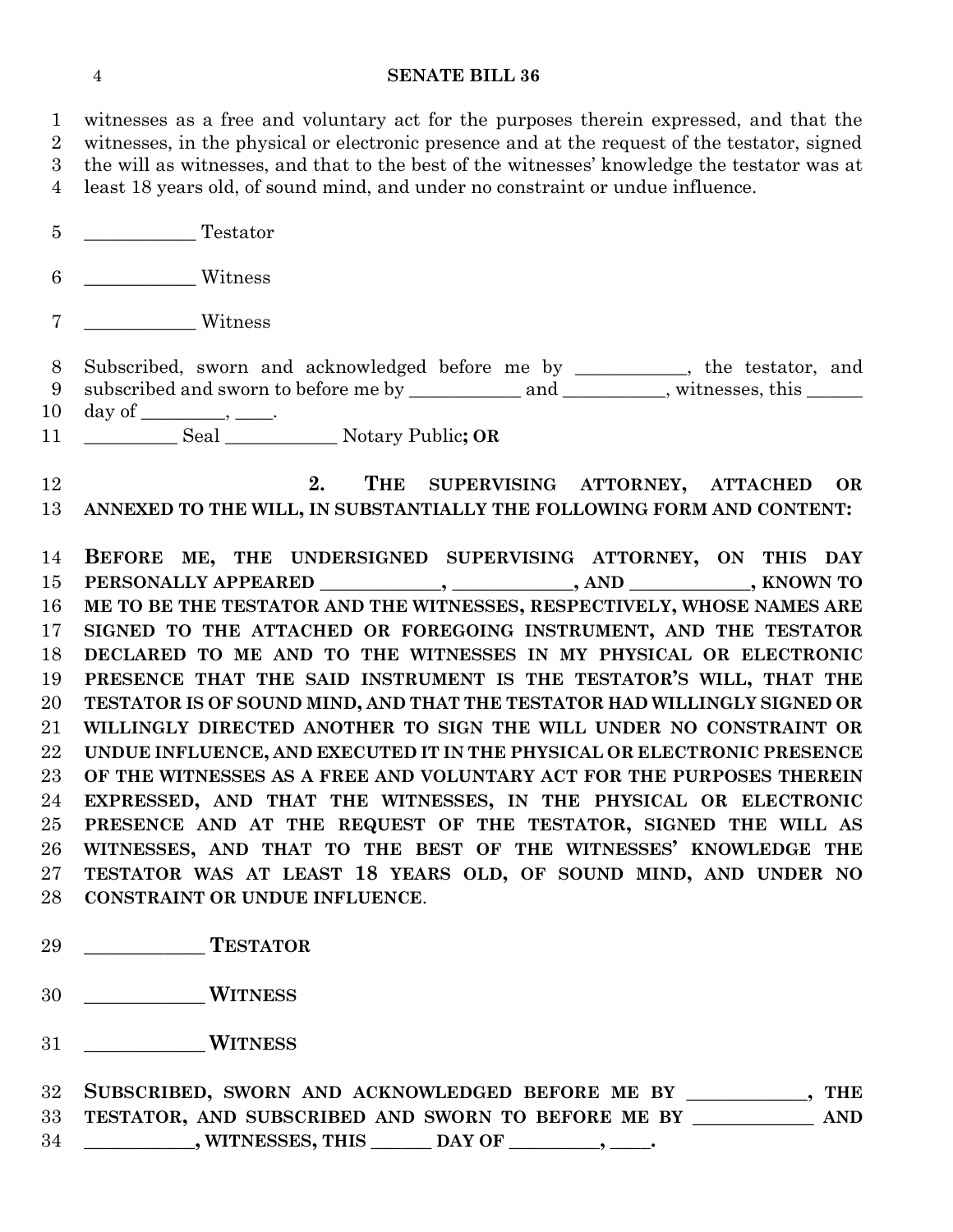# **SENATE BILL 36** 5

| $\mathbf{1}$                     | SUPERVISING ATTORNEY.                                                                                                                                                                                                                                                                                                                                        |
|----------------------------------|--------------------------------------------------------------------------------------------------------------------------------------------------------------------------------------------------------------------------------------------------------------------------------------------------------------------------------------------------------------|
| $\overline{2}$<br>3              | An electronic will or remotely witnessed will executed under this subsection<br>(d)<br>shall satisfy the following requirements:                                                                                                                                                                                                                             |
| $\overline{4}$<br>$\overline{5}$ | At the time the testator and witnesses sign the will, the testator and all<br>(1)<br>witnesses shall be in the physical presence or electronic presence of one another;                                                                                                                                                                                      |
| 6<br>7                           | The requirements under subsection $(c)(2)$ through $(4)$ of this section<br>(2)<br>shall be satisfied; and                                                                                                                                                                                                                                                   |
| 8                                | (3)<br>The testator shall create a certified will that shall include:                                                                                                                                                                                                                                                                                        |
| 9<br>10<br>11                    | A true, complete, and accurate paper version of all pages of the<br>(i)<br>will including the original signatures or electronic signatures of the testator and all<br>witnesses; and                                                                                                                                                                         |
| 12<br>13<br>14                   | An original paper certification signed and acknowledged by the<br>(ii)<br>testator in the physical presence or electronic presence of a notary public, who may not be<br>one of the witnesses, stating:                                                                                                                                                      |
| 15<br>16                         | 1.<br>The date that the testator and witnesses signed the will;<br>and                                                                                                                                                                                                                                                                                       |
| 17<br>18                         | That the testator took reasonable steps to verify the same<br>2.<br>facts and information required under subsection $(c)(5)(ii)$ of this section.                                                                                                                                                                                                            |
| 19<br>20<br>21                   | (1)<br>Once the supervising attorney or testator creates a certified will as<br>(e)<br>provided in subsection (c) or (d) of this section, the certified will shall be deemed to be the<br>original will of the testator for all purposes under this article.                                                                                                 |
| 22<br>$23\,$                     | The date of execution for a certified will described under paragraph (1)<br>(2)<br>of this subsection shall be the date of execution stated in the certified will.                                                                                                                                                                                           |
| 24<br>$25\,$<br>26<br>$27\,$     | A will executed in conformance with the provisions of Executive Order<br>(f)<br>20.04.10.01, authorizing remote witnessing and electronic signing of certain documents,<br>shall be deemed to have been signed and witnessed in conformity with this section if the<br>will was signed and witnessed during the time that the executive order was in effect. |
| 28                               | <b>Article - State Government</b>                                                                                                                                                                                                                                                                                                                            |
| 29                               | $18 - 214.$                                                                                                                                                                                                                                                                                                                                                  |
| 30<br>31<br>32                   | <b>Except for a notarial act being performed with respect to a will, as defined in</b><br>(a)<br>$\S 1-101$ of the Estates and Trusts Article, or a trust instrument, as defined in $\S 14.5-103$<br>of the Estates and Trusts Article, a] $\bf{A}$ notary public located in this State may perform a                                                        |

notarial act using communication technology for a remotely located individual if: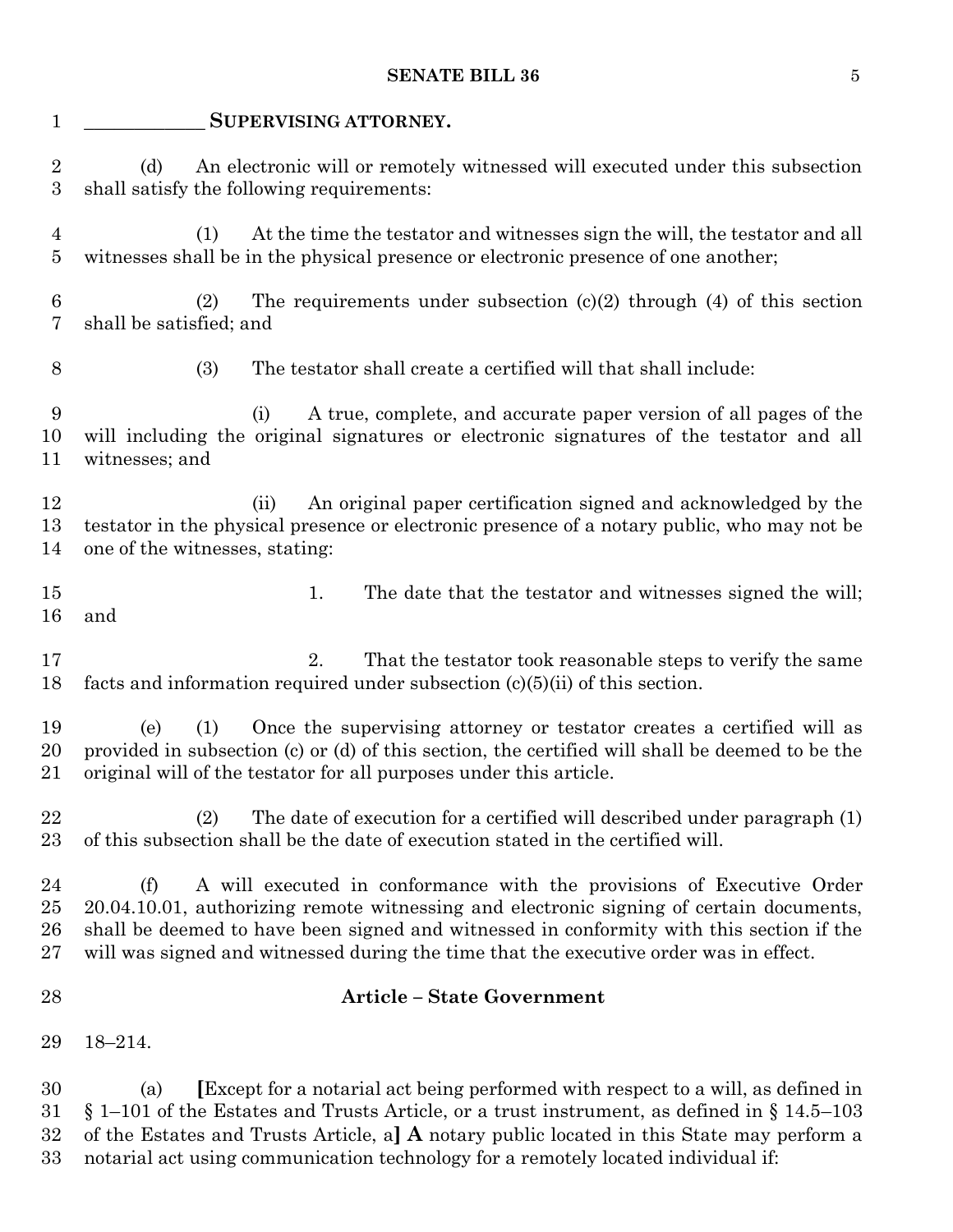1 (1) the notary public: (i) has personal knowledge under § 18–206(a) of this subtitle of the identity of the remotely located individual; (ii) has satisfactory evidence of the identity of the remotely located individual by verification on oath or affirmation from a credible witness appearing before and identified by the notary public under § 18–206(b) of this subtitle or as a remotely located individual under this section; or (iii) has obtained satisfactory evidence of the identity of the remotely located individual by: 1. remote presentation of an identification credential described in § 18–206(b) of this subtitle; 12 2. credential analysis of the identification credential; and 13 3. identity proofing of the individual; (2) the notary public is reasonably able to confirm that a record before the notary public is the same record in which the remotely located individual made a statement or on which the individual executed a signature; (3) the notary public, or person acting on behalf and at the direction of the notary public, creates an audio–visual recording of the performance of the notarial act; and (4) for a remotely located individual located outside the United States: 20 (i) the record: 21 1. is to be filed with or relates to a matter before a public official or court, governmental entity, or other entity subject to the jurisdiction of the United States; or 24 24 2. involves property located in the territorial jurisdiction of the United States or involves a transaction substantially connected with the United States; and (ii) the notary public has no actual knowledge that the act of making the statement or signing the record is prohibited by the foreign state in which the remotely located individual is located.

 SECTION 2. AND BE IT FURTHER ENACTED, That this Act is an emergency measure, is necessary for the immediate preservation of the public health or safety, has been passed by a yea and nay vote supported by three–fifths of all the members elected to

# **SENATE BILL 36**